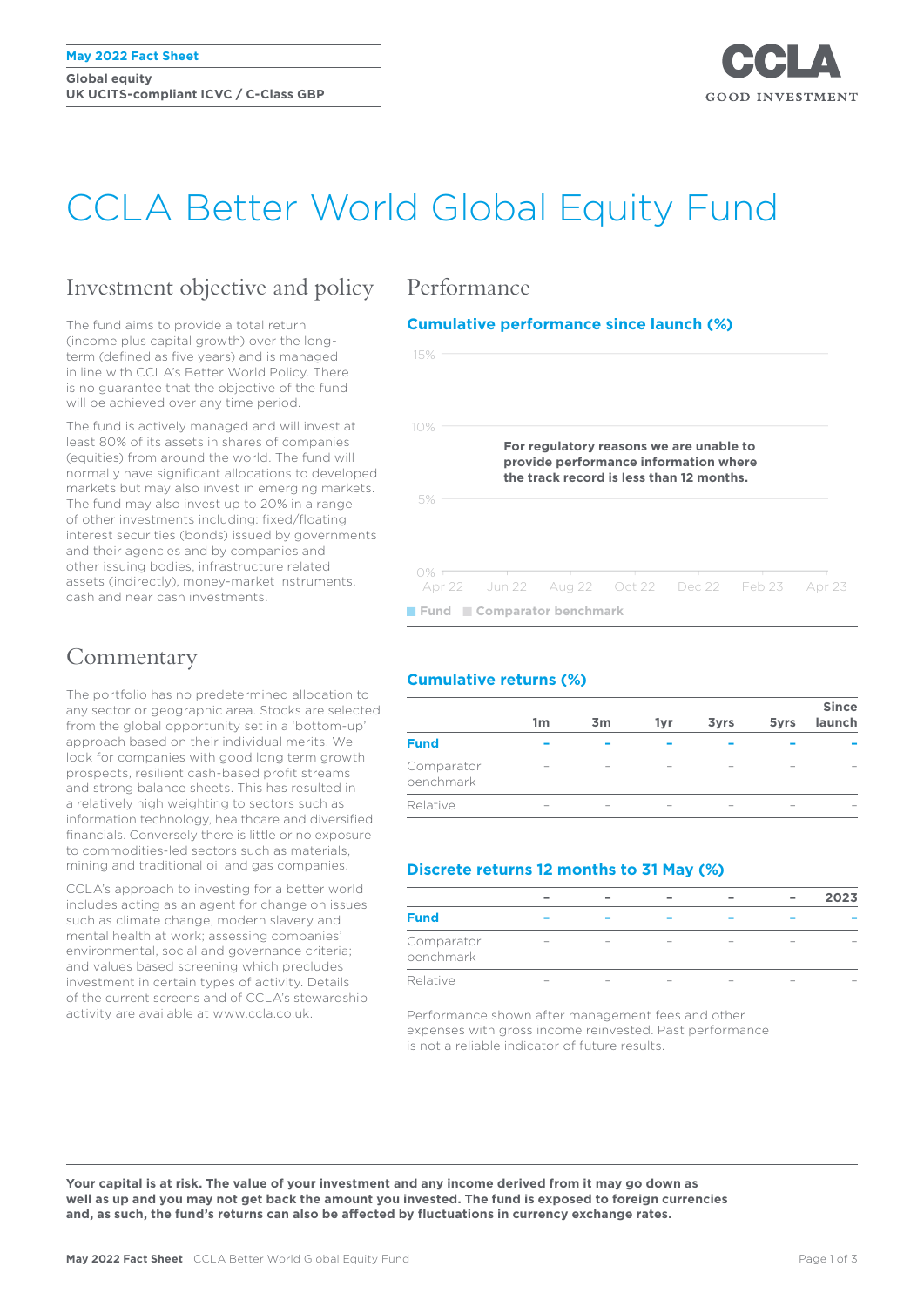#### **Total number of holdings 81**

### **Top 10 holdings (%)**

| Microsoft                | 3.85 |                                  |
|--------------------------|------|----------------------------------|
| Amazon                   | 2.62 |                                  |
| Alphabet Inc             | 2.37 |                                  |
| Unitedhealth Group       | 2.11 |                                  |
| Relx PLC                 | 1.89 |                                  |
| Adobe                    | 1.84 |                                  |
| Pepsico                  | 1.82 | Top 10 holdings                  |
| Thermo Fisher Scientific | 1.70 | 21.51%                           |
| Novo Nordisk B           | 1.65 | $\blacksquare$ Rest of portfolio |
| Nestle                   | 1.64 | 78.49%                           |

### **Sector breakdown (%)**

| Information technology | 25.52 |  |
|------------------------|-------|--|
| Health care            | 19.00 |  |
| Financials             | 15.79 |  |
| Industrials            | 13.16 |  |
| Consumer discretionary | 8.71  |  |
| Consumer staples       | 7.23  |  |
| Communication services | 5.16  |  |
| Utilities              | 0.97  |  |
| Materials              | 0.78  |  |
| Real estate            | 0.70  |  |
| Cash                   | 2.98  |  |

### **Regional breakdown (%)**

| North America         | 65.15 |  |
|-----------------------|-------|--|
| Europe                | 17.32 |  |
| UK                    | 7.03  |  |
| Asia Pacific ex Japan | 5.20  |  |
| Japan                 | 0.84  |  |
| Other                 | 1.48  |  |
| Cash                  | 2.98  |  |
|                       |       |  |

## Fund information

| Company                               | <b>CCLA Investment Funds</b><br><b>ICVC</b>                          |  |  |
|---------------------------------------|----------------------------------------------------------------------|--|--|
| Authorised corporate director         | <b>CCLA Investment</b><br><b>Management Limited</b>                  |  |  |
| Domicile                              | UK                                                                   |  |  |
| Legal structure                       | <b>ICVC</b>                                                          |  |  |
| Regulatory structure                  | <b>UK UCITS</b>                                                      |  |  |
| Shares available                      | Income/Accumulation                                                  |  |  |
| Fund launch date                      | 8 April 2022                                                         |  |  |
| Fund size                             | £213.6 million                                                       |  |  |
| Comparator benchmark                  | <b>MSCI World Index</b>                                              |  |  |
| Minimum investment <sup>1</sup>       | £1,000                                                               |  |  |
| Portfolio management                  | <b>Global Equities Team</b>                                          |  |  |
| Ongoing charges figure <sup>2</sup>   | 0.69%                                                                |  |  |
| Annual management charge <sup>3</sup> | 0.65%                                                                |  |  |
| <b>ISIN</b>                           | $C$ Inc $\blacksquare$<br>GBOOBPP3BY99                               |  |  |
|                                       | C Acc GB00BPP39M31                                                   |  |  |
| <b>SEDOL</b>                          | C Inc BPP3BY9                                                        |  |  |
|                                       | C Acc BPP39M3                                                        |  |  |
| Dividend payment dates                | Last business day of<br><b>February, May, August</b><br>and November |  |  |

### Dealing information

| Dealing frequency | Each business day                     |  |  |
|-------------------|---------------------------------------|--|--|
| Dealing deadline  | 11:59am UK time<br>on the dealing day |  |  |
| Settlement        | $T+2$                                 |  |  |

# Risk and reward profile

| Lower risk                |  |  | Higher risk                |  |  |  |  |
|---------------------------|--|--|----------------------------|--|--|--|--|
| Potentially lower rewards |  |  | Potentially higher rewards |  |  |  |  |
|                           |  |  |                            |  |  |  |  |

The risk and reward indicator is based on a simulation of the volatility of the fund's value (using historical data) and it may change in the future. This fund is in category 5 because it invests in company shares, which can be expected to provide potentially higher rewards for higher risks than other investments, such as bonds or cash.

For more information please refer to the key investor information document (KIID).

1 The ACD may waive this minimum level at its discretion.

2 The ongoing charges figure (OCF) includes the annual management charge (AMC) and other costs and expenses of operating and administering the fund such as depositary, custody, audit and regulatory fees. It does not include transaction costs. Further information on costs and charges (including transaction costs) is available on the ACD's website.

3 The AMC is deducted from capital which may restrict capital growth.